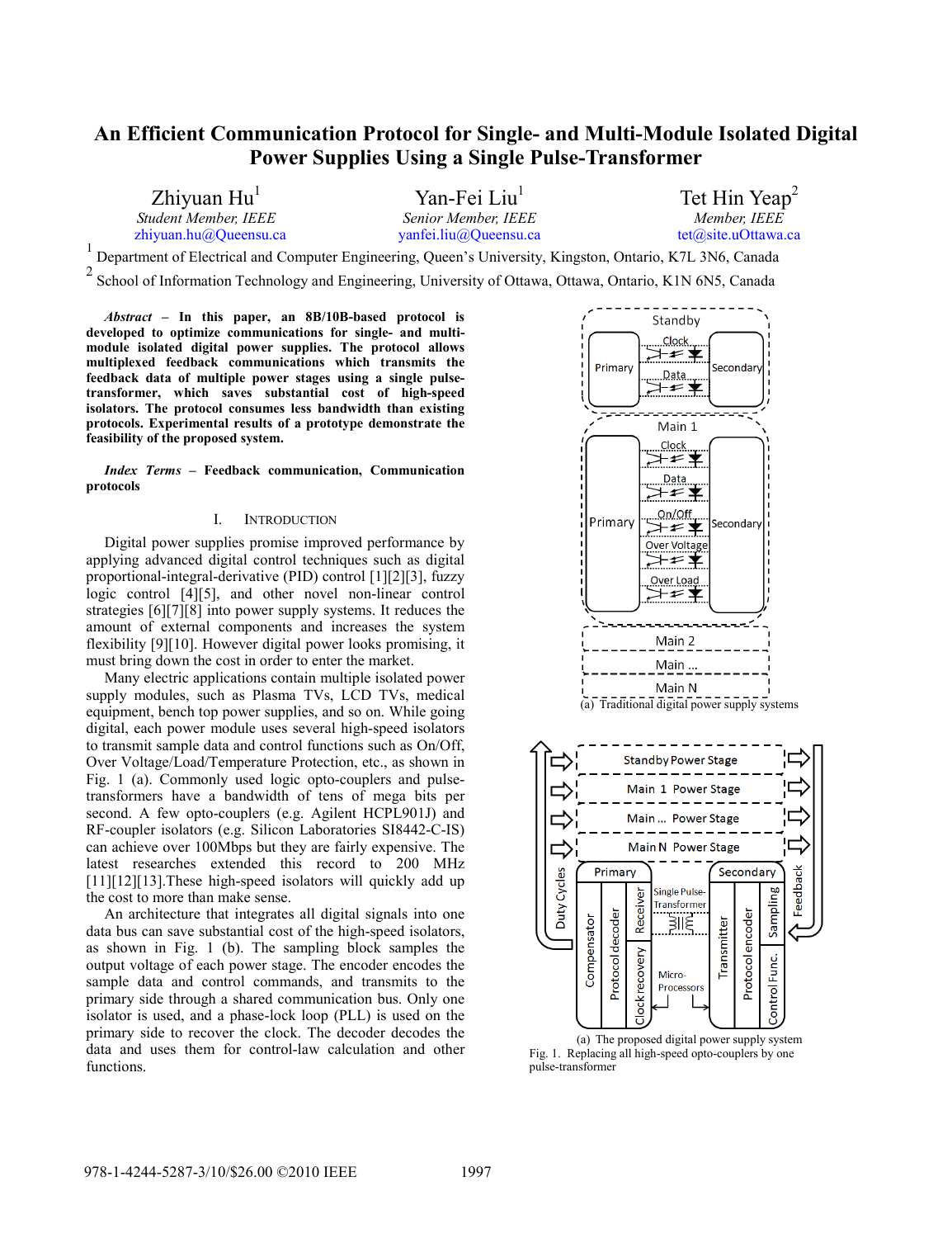A pulse-transformer is the preferred isolator for the proposed system because not only it is considerably cheaper than other types of isolators, but also it can be arranged for delivering power to secondary digital circuits while transmitting data [14]. A properly designed communication protocol is required for such a system, which should be simple, minimizing the bandwidth consumption, while providing desired functions.

Many protocols developed in the past are used for digital power management rather than digital control, such as System Management Bus (SMBus), Power Management Bus (PMBus), Simple Serial Transport (SST), Universal Asynchronous Receiver/Transmitter (UART), Inter-Integrated Circuit  $(I<sup>2</sup>C)$ , Controller Area Network (CAN), Local Interconnect Network (LIN), and so on. However, most of them are designed for "event management" in large power supply systems, e.g., passing a "Failure" event from chassis to chassis, or even for a long distance [15]. These protocols are mostly in low speed, or add many framing bits into the data stream. Some studies suggest not using these protocols for transmitting real-time data [15][16][17].

Meanwhile, the isolated digital power supplies that have been developed so far use inefficient protocols for real-time communications [9][18][19], which limit the output performances, and consume more bandwidth than necessary.

In [9], a 150 MHz quad-channel isolator [20] is used to transmit duty-cycle for a 400 KHz isolated digital power supply. The duty-cycle resolution is only 400KHz/150MHz×100%=0.267%; therefore, the ADC resolution is limited to 6-bit, otherwise limit cycle oscillation will occur.

In [18], two high-speed opto-couplers are used as a data line and a clock line, respectively. The protocol used in this system transmits only 4 LSB of an 8-bit ADC. Any error value above or below this range are replaced by 1111 and 0000, respectively. The protocol extends the 4 LSB to 8 bits by doubling each bit and then adds a start sequence (0101) and a stop sequence (1010) at the beginning and the end of each frame. Every data bit is doubled, and only framing bits are singular, thus data bits can be distinguished from framing bits. The effective amount of bits transmitted in a 16-bit frame is only 4. Therefore the efficiency of this protocol is less than 25%.

In [19], UART (Universal Asynchronous Receiver/ Transmitter) standard is used in this application. The Baud Rate is configured to 2 Mbps, and each 8-bit sample is packed into a 12-bit frame, therefore its protocol efficiency is 8/12=66.7%. UART standard was not designed for real-time communications; increased software and processing effort are required to overcome problems such as clock drift, send jitter, and so on [21]. It doesn't provide features such as DCbalance to utilize cheaper isolators such as pulsetransformers, or expandable features for multiplexed use.

In this paper, an efficient communication protocol optimized for power supplies is proposed. The protocol provides functions to support the proposed architecture which replaces all isolators by a single pulse-transformer. A prototype is built to verify the effectiveness and the feasibility.

### II. CONSIDERATIONS IN PROTOCOL CRITERIA

The following factors were taken into consideration when designing the proposed protocol.

1) DC-Balance

Pulse-transformer is a desired candidate of digital isolator because it is significantly cheaper than digital opto-couplers and RF-couplers.

The input signal of a pulse-transformer should be differential, and within a period of time, the amount of 1s and the amount of 0s should be equal, otherwise the pulsetransformer will be saturated by the unbalanced bit stream. Especially in power supplies, the sample data are mostly identical in steady state; therefore the pulse-transformer will be quickly saturated by the DC-imbalance. To avoid the saturation, a proper line-code must be chosen to provide DC balance within a minimum possible period of time.

2) Clock Recovery

In order to eliminate a separate isolator for the clock line, clock recovery should be used. The protocol should provide enough state change so that clock recovery is possible. The candidate line-code has to be a self-clocking code.

3) Frame Length

Variable frame length may sound a good idea because the frequency of each power stage can be different, and the output sample is  $\pm$ 1LSB for the most time. However, variable frame length cannot reduce the required bandwidth of the communication bus because the bandwidth must be sufficient for the worst case, where the frame needs to carry all the outputs with the maximum length.

There are benefits of using a fixed-length frame. First of all, the stop sequence can be omitted. The receiver doesn't need to know the end of the frame as long as it knows the beginning and the length. The second, for a fixed frame length the address bits can be eliminated. The samples can be organized in a certain order within a frame; therefore the address information is already contained in the order.

4) Error Detection

If a frame is found defective, it must be abandoned, but there is no need to have a mechanism to notify the secondaryside controller to send the same frame again, as the next sample is already generated. This will allow a simplified protocol to be used.

5) Control Symbols

Other than data, control symbols such as idle sequence, on/off command are also needed in the protocol. Control symbols must not be confused with sample data.

6) Time Slot

Time slot between adjacent frames is not allowed in this protocol. Because the pulse-transformer is driven by a differential input, continuous state of either logic 0 or logic 1 will quickly saturate the pulse-transformer. In order to distinguish frame from frame in the data stream, the start sequence must be distinctive from data bits.

## III. THE PROPOSED PROTOCOL

A number of line codes are available. Some of the line codes are simpler and only provide solutions for one or two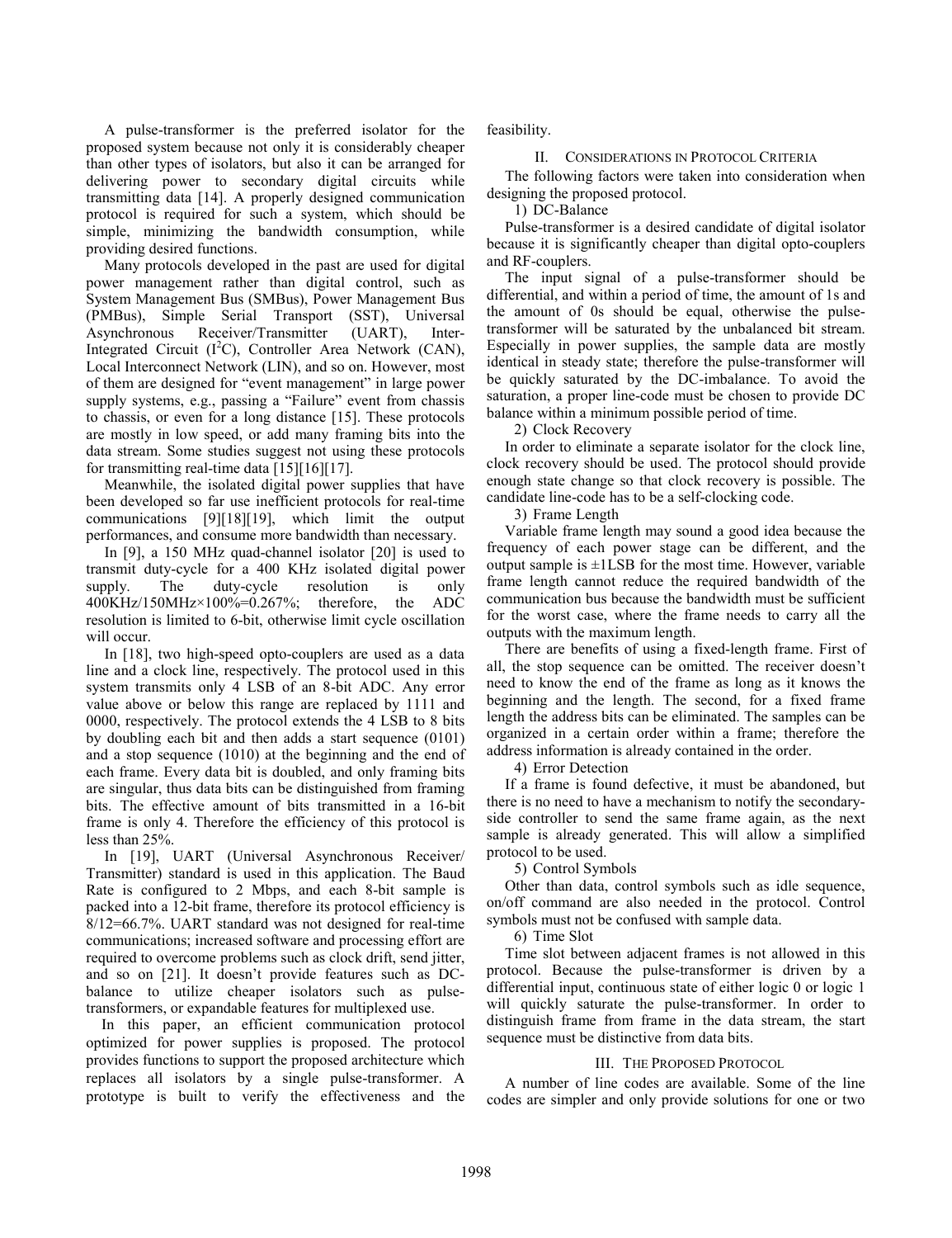criteria, such as DC-balance and/or Self-clocking. Some other line codes are more sophisticated and provide features for higher level control, such as frame synchronization and other control functions.

8B/10B Code [22] is discovered to be the most suitable line-code for the proposed protocol:

8B/10B Code only expands the original data by 1.25 times to maintain DC-balance, comparing to Manchester Code [23] which consumes twice the bandwidth.

8B/10B Code provides enough signal state transitions to support clock recovery. In the worst-case scenario, it has averagely 30 transitions per 100 digits [22].

8B/10B Code has three "comma" codes which do not occur anywhere else in a data stream by two data codes overlapping, thus they are distinguishable even when the frames lose synchronization. These "comma" codes, along with 9 other special codes, can be used as control symbols for frame synchronization, emergency shut off, and other functions.

8B/10B Code provides error detection by detecting illegal codes which violate the encoding rules. No parity bits are needed.

The mechanism of 8B/10B Code is described below: Each 8-bit code is translated into two complementary 10-bit codes. The 10B codes are selected such that they are either in the pattern of 5 0s and 5 1s, or in the pattern of 4 0s and 6 1s, or 6 0s and 4 1s. For those 10B codes that consist of 5 0s and 5 1s, their disparities are neutral. For those 10B codes that consist of 4 0s and 6 1s, and their counterpart which consist of 6 0s and 4 1s, their disparities are +2 and -2, respectively. The system's Running Disparity (RD) is monitored by the encoder: At the system's startup, the RD is 0; if the first code to send has neutral disparity, the RD stays unchanged; if the first code to send has non-neutral disparity, the encoder chooses the one that has  $+2$  disparity, and updates the system RD to  $+2$ . If the next code sent has neutral disparity, the RD stays at +2; if it has non-neutral disparity, the encoder chooses the one that has  $-2$  disparity to offset the system's  $+2$ RD, and updates the system RD to 0. This way, the DCbalance is achieved within at most 6 bits.

Taking advantages of the 8B/10B Code, the proposed protocol is designed as below.

1) For single-module systems

For a single-module system the protocol is simply the 8B/10B encoding. Only 8 bits of an ADC sample can be transmitted in this protocol; this is sufficient because 8 LSBs are enough to cover the entire output regulation range. Each frame is one 10B code. In startup, a "comma" code is repeatedly sent to initialize the clock recovery and frame synchronization, and then the transmitter starts sending samples. The encoded data help clock recovery. The 8B/10B decoder detects illegal codes if the receiver receives wrong bits or loses frame synchronization.

2) For multi-module systems

Similar to the single-module mode, in multi-module mode the protocol encodes every 8-bit byte into 10 bits. However, each frame contains several 10B codes: starting with a symbol code as a frame header, followed by a stream of data codes, depending on the number of channels. The frame header identifies the beginning of a frame, and the frame length is fixed.

In the simplest case, each frame carries samples of all channels in a fixed order: the first code following the frame header is CH1; the second code is CH2, and so on. Therefore the address bits are omitted.

In order to use the communication bandwidth efficiently when the sampling frequencies of power stages are different, several types of frames are used. The types of the frames are indicated by control symbols which are used as frame headers. No additional bits are needed. The proposed protocol requires each sampling frequency be integral times lower than the highest one in this system. For example, for a system that consists of 4 power supplies where the sampling frequencies are: CH1: 100 KHz, CH2: 50 KHz, CH3: 25 KHz, CH4: 25 KHz, the frame length only needs to be three codes instead of five. They are shown in Fig. 2.

| Frame<br>Type | Header   | Byte 1          | Byte 2          |
|---------------|----------|-----------------|-----------------|
| Type 1        | Symbol 1 | CH1             | CH2             |
| Type 2        | Symbol 2 | CH1             | CH3             |
| Type 3        | Symbol 3 | CH <sub>1</sub> | CH <sub>4</sub> |

Fig. 2. Example Frame Types

|  |  |                                                                                          |                 |     | Frame   Type1   Type2   Type1   Type3   Type1   Type2   Type1   Type3 |  |
|--|--|------------------------------------------------------------------------------------------|-----------------|-----|-----------------------------------------------------------------------|--|
|  |  | Byte $1 \mid CH1 \mid CH1 \mid CH1 \mid CH1 \mid CH1 \mid CH1 \mid CH1 \mid CH1$         |                 |     |                                                                       |  |
|  |  | Byte $2$ CH <sub>2</sub> CH <sub>3</sub> CH <sub>2</sub> CH <sub>4</sub> CH <sub>2</sub> | CH <sub>3</sub> | CH2 | CH4                                                                   |  |
|  |  |                                                                                          |                 |     |                                                                       |  |

Fig. 3. Example Frame Sequence

Then the frame types are arranged in a sequence shown in Fig. 3 to optimize the bandwidth usage. It can be observed that CH1 takes all Byte 1 positions, CH2 takes 50% of the Byte 2 positions, and CH3 and CH4 take 25% of Byte 2 positions, respectively. When the communication bus sends 100K frames per second, all channels communicate at their own frequencies and no bandwidth is wasted, which reduces the required total bandwidth of the communication bus.

8B/10B Code provides 12 control symbols, which can be used as On/Off command, Over Voltage/Load/Temperature Protection commands, and so on; the rest of them can be used to indicate frame types. The 3 "comma" codes are recommended to be used as frame headers to regain frame synchronization in case it is lost.

## IV. EXPERIMENTAL RESULTS

A prototype was built to verify the effectiveness of the proposed protocol. They system block diagram is shown in Fig. 4.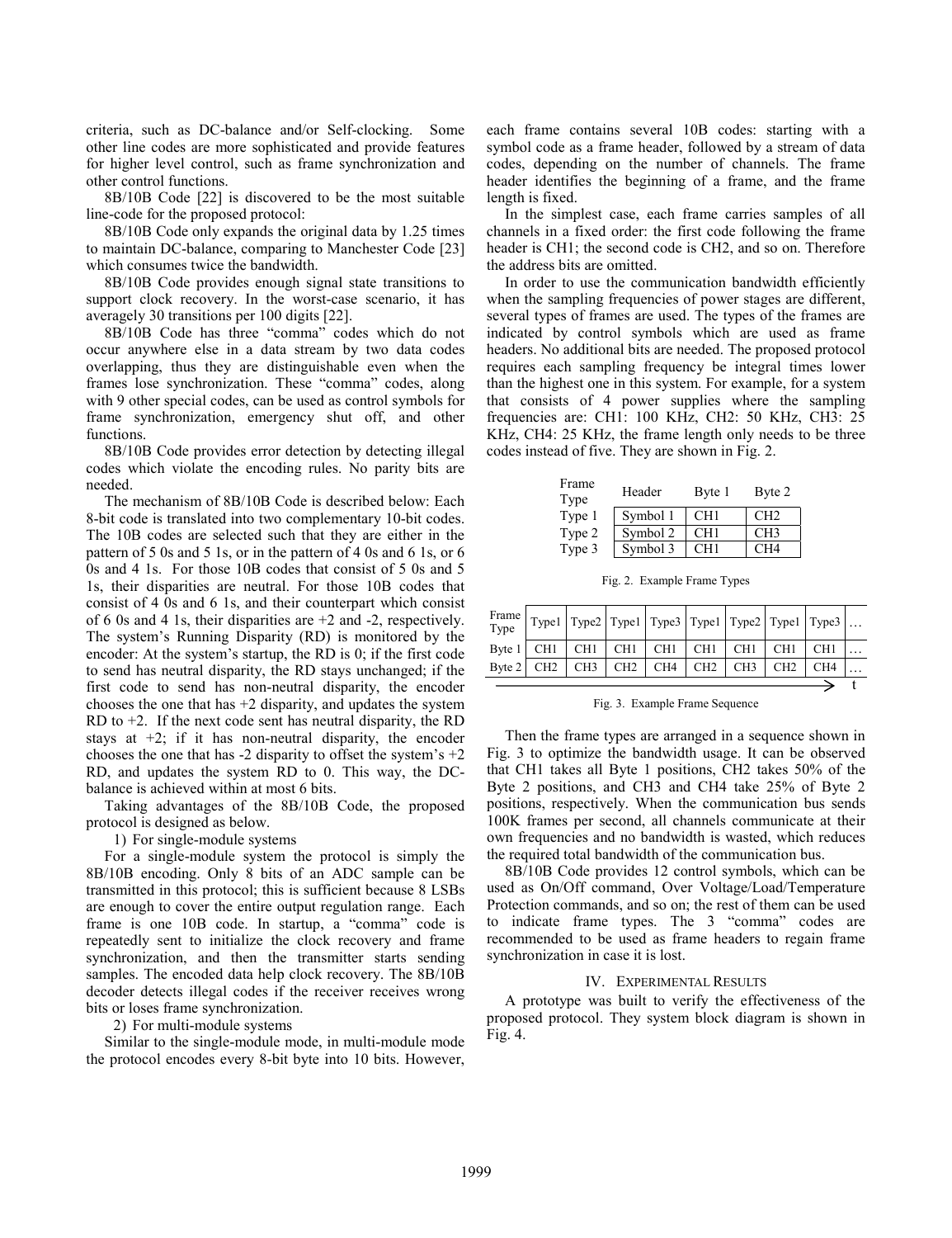

Fig. 4. System Block Diagram

The prototype consists of two identical 100 KHz digital Flyback power stages. Vin=48±5VDC, Vo=5V/25W. Two dsPIC30F2020 microcontrollers are used for implementing ADC, controller and codec. The On/Off switch and Over Voltage Protection are implemented on the secondary side, and the commands are multiplexed into the communication bus. The serializer, deserializer, and the Word Aligner are implemented by discrete ICs. The Word Aligner recognizes control symbols, and thus synchronizes the frames. A pulsetransformer is used and is driven by discrete VLDS transceivers. For simplicity, a separate clock line is used in this prototype, thus the Clock Recovery block is omitted. Nevertheless, researches [22] and many industry applications have proved that 8B/10B encoding provides good support to the Clock Recovery and the technology is mature. CPLD and FPGA manufacturers provide Clock Recovery blocks in their libraries.

Fig. 5, Fig. 6 and Fig. 7 show the output waveforms. Probe setup: Ch1 (yellow): Output voltage of Power Stage 1; Ch2 (red): Output voltage of Power Stage 2; Ch3 (blue): Output voltage of Power Stage 1, AC coupled; Ch4 (green): Output current of Power Stage 1 (Constant Resistive load).

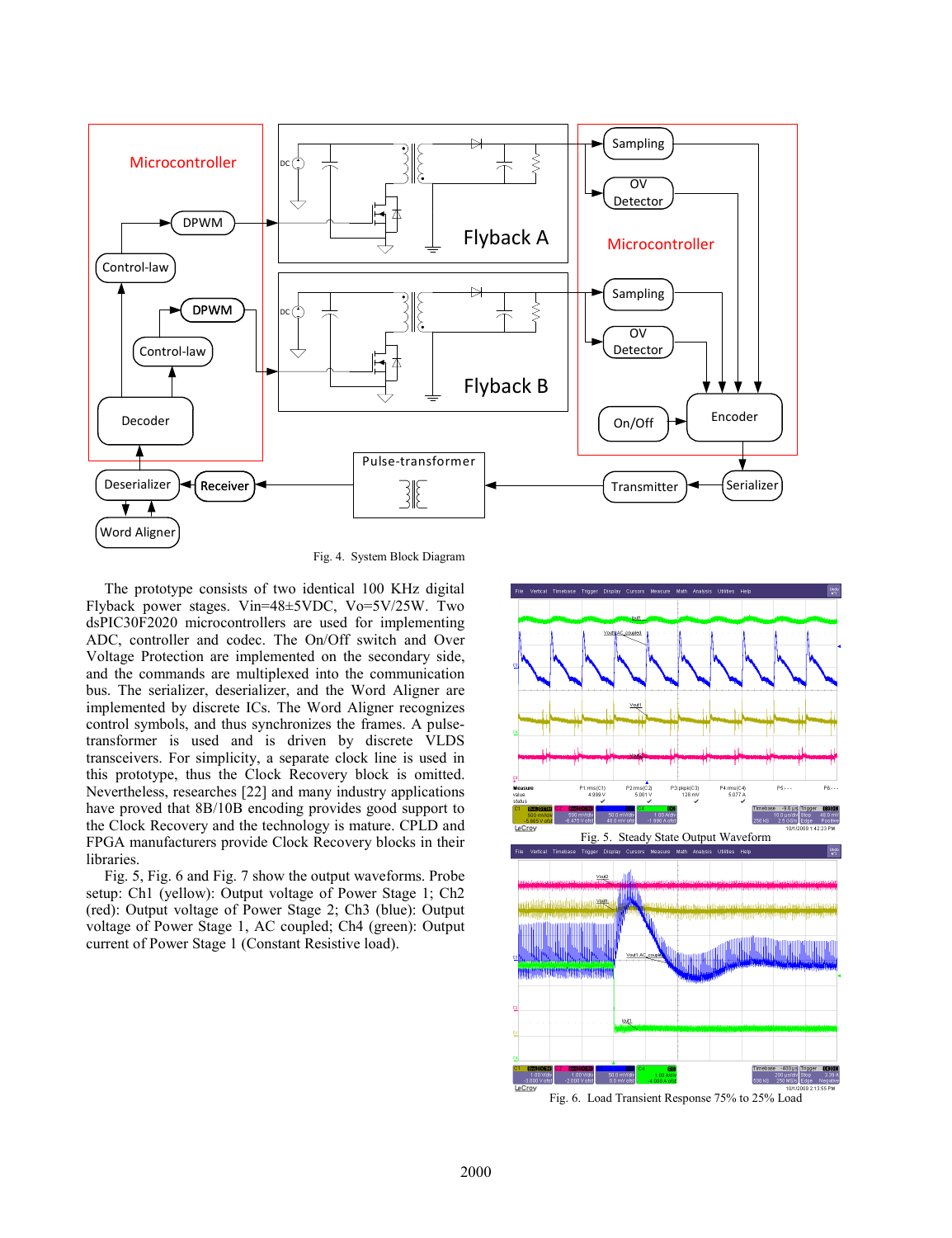

Fig. 8 shows the excellent output accuracy of the prototype system.



Data stream in 9 successive frames are captured in a single waveform. The waveform is then zoomed in at each frame in order to extract data that are sent from the secondary to the primary, shown in Fig. 9. Probe Setup: Ch1 (yellow): Data line; Ch2 (red): Clock line; Ch3 (blue): "Frame header received". This examines steady state operation, and also verifies the DC-balance.

The frame length used in this prototype is 8 bytes. Only the frame header and Byte 1 are used, and the other 6 bytes are left unused and are filled with "0000 0000" (corresponding to "01100 01011" in 10B code, disparity neutral). A technique is developed to use only 4 bits per sample to achieve satisfactory performance, therefore Byte 1 carries samples for both power stages (two 4-bit samples compose an 8-bit byte).

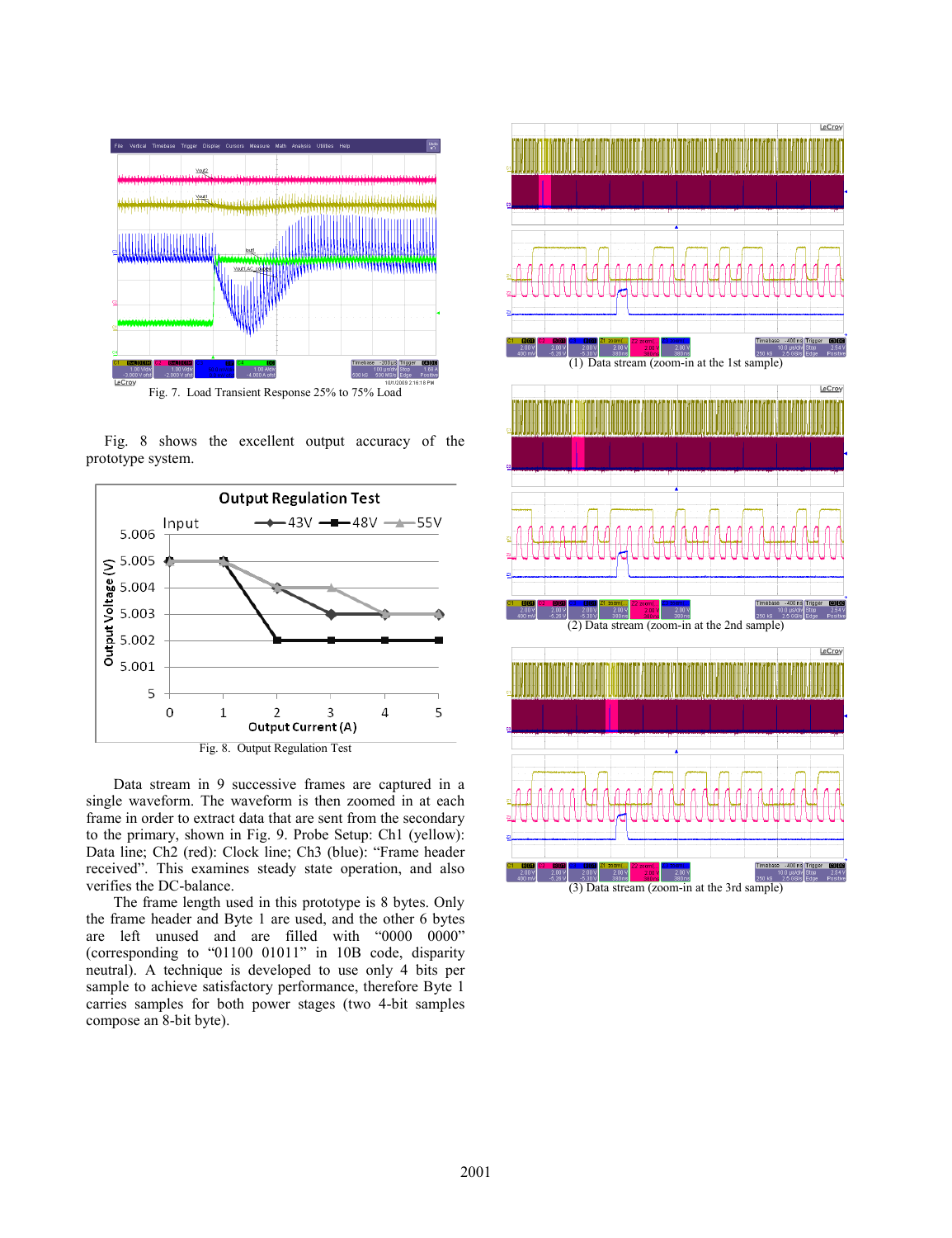



Fig. 9. Data stream in 9 successive frames. Ch1 (yellow): Data, Ch2 (red): Clock, Ch3 (blue): Frame Header.